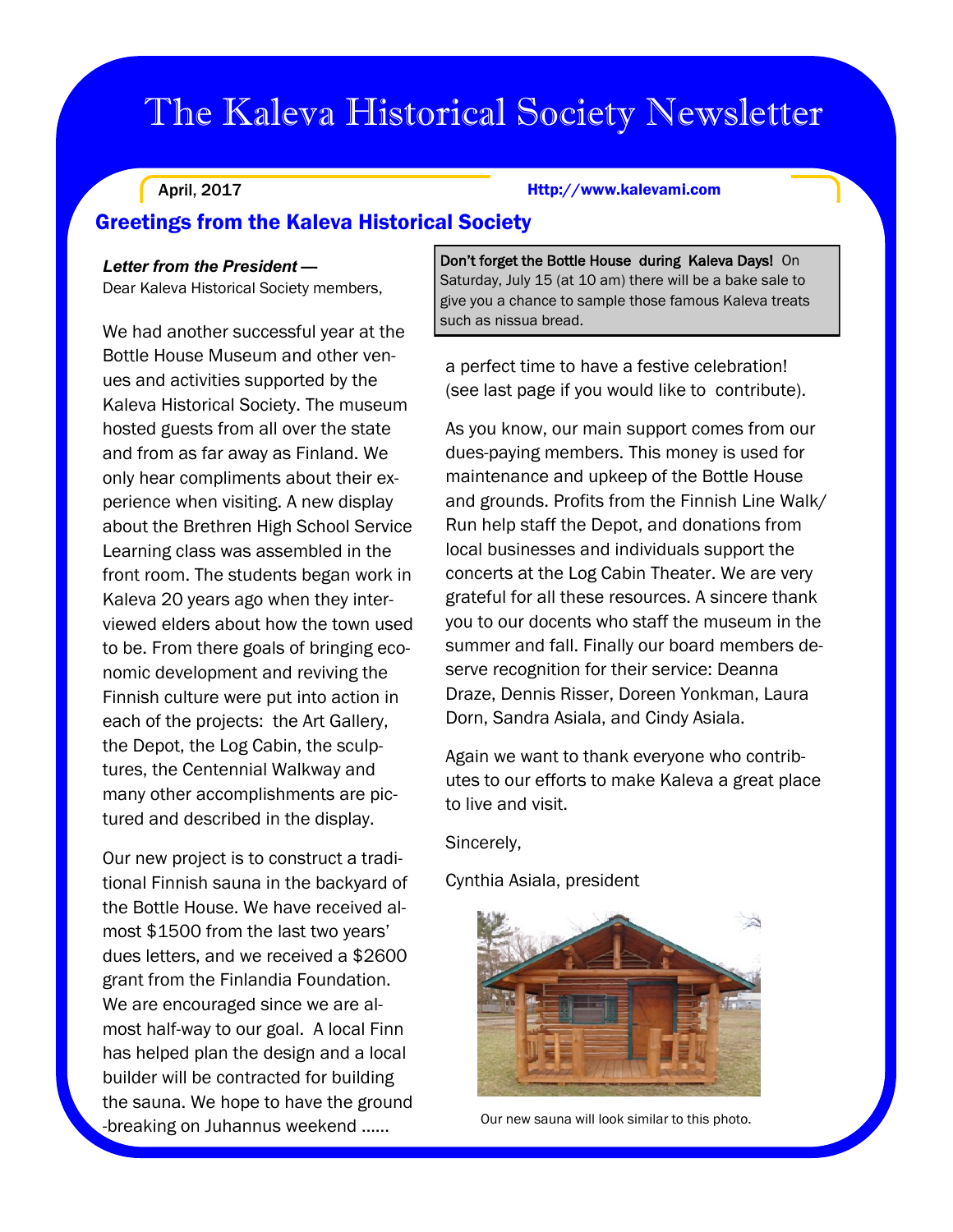## William Makinen added to Sculpture at the Centennial Walkway



In 2016, the Kaleva Historical Society added William (Bill) Makinen's name to our sculpture tree that honors past Kaleva businessmen involved in community service. On August 26, we held a celebration at the sculpture walkway to dedicate the plaque. Bill's daughter, Doreen Yonkman, read a story of her father's leadership in the community.

At a young age Bill was whittling his own fishing plugs on the family farm north of Kaleva on Makinen road. He tested them out on a lake across from the farm to see how fish reacted to different shapes and colors. Around 1933, he was in the wholesale beverage business and running a mink ranch. However, by 1939, Bill decided he should put his knowledge of what kinds of baits attracted fish into a tangible business and he called it Makinen Tackle Company.

By 1940, employees were making wooden fishing bodies in the garage

behind his home. They were painted and assembled in the basement of their home! The new enterprise provided income for many people from Kaleva and surrounding areas. Many people took baits home to sandpaper them down to a smooth finish in their leisure time. The early baits were made of cedar, poplar and basswood.



By 1945,the business had grown to 14 employees. A new building was built and 57 workers were working in Makinen's backyard! In 1946, a large new plant was constructed on Nine Mile Rd in Kaleva, which then housed the business. Eventually, nearly 100 people were employed in the plant. The building is there yet today. In the 1950's, the tackle business was sold to Heddon Fishing Tackle Company in Dowagiac, Michigan. Mr. Makinen then formed a new business

called Mak-Craft Creations that featured furniture and wildlife themed table lamps. If you would like to know more about the history of these companies and see examples of every lure ever produced by the company, please visit the Kaleva Bottle House Museum.



Kaleva Finnish Line. The profits 800 from the Kaleva Finnish Line enable us to staff the Kaleva Depot Museum. Thank-you to our generous sponsors that make this possible (Cherryland Electric, Northern MI Dragway, Terwilliger's Funeral Home, Fruit Haven/Lutz Farms, Kaleva Telephone Company, Finan Steamer Service). Please join us for this  $\blacksquare$ year's 5K race on Sat-July 15. Please find a registration form on our website: wwww.kalevami.com.

## Technology Support Needed!

Are you interested in helping the Historical Society maintain their website? Our website is hosted by Go Daddy but we need someone to do monthly updates and formatting. This is something you can do from whereever you live. If you are willing to volunteer, please contact: [deanna.draze@gmail.com]. 

## **2017 Log Cabin Concerts**

**August 11 Ingemar and Lisa August 26 Mary Sue**

**August 4 The Nephews August 18 Awesome Distraction**

Many thanks to our 2016 concert sponsors. These concerts would not be possible without you! Blue Water Transportation, Environmental Energy, FruitHaven/Lutz Farms, Finan Steamer Services, Grossnickle Family Trust, Trak's Bar & Grill, mBank of Kaleva, Robak's Kaleva Tavern, Kaleva Telephone Co, Somsel Lumber Co., Terwilliger Funeral Home, Kaleva Barber Shop, Larry's Party Store, Country Side Restaurant, Fischer Tanks, Kaleva Meats, Mark Quinn-attorney, and the Laura Asiala Family in memory of Richard and Michael Asiala and in honor of Kay Asiala. Special recognition was given in memory of Arthur Hulkonen, founding member of the Log Cabin Committee.

#### KHS MUSEUMS OPEN FOR SEASON —MEMORIAL DAY WEEKEND

Bottle House Museum: Sat & Sun 12 —4 pm

Depot Museum: Sat 12 —4 pm

## **What's New?**

Our little gift shop will have new stock that will include both Bottle House & Makinen Tackle shirts; Bottle House Mugs, Finnish heritage books; Kaleva SISU and grasshopper hats, Kaleva Cards by Ginny M as well as other items. Come and See!